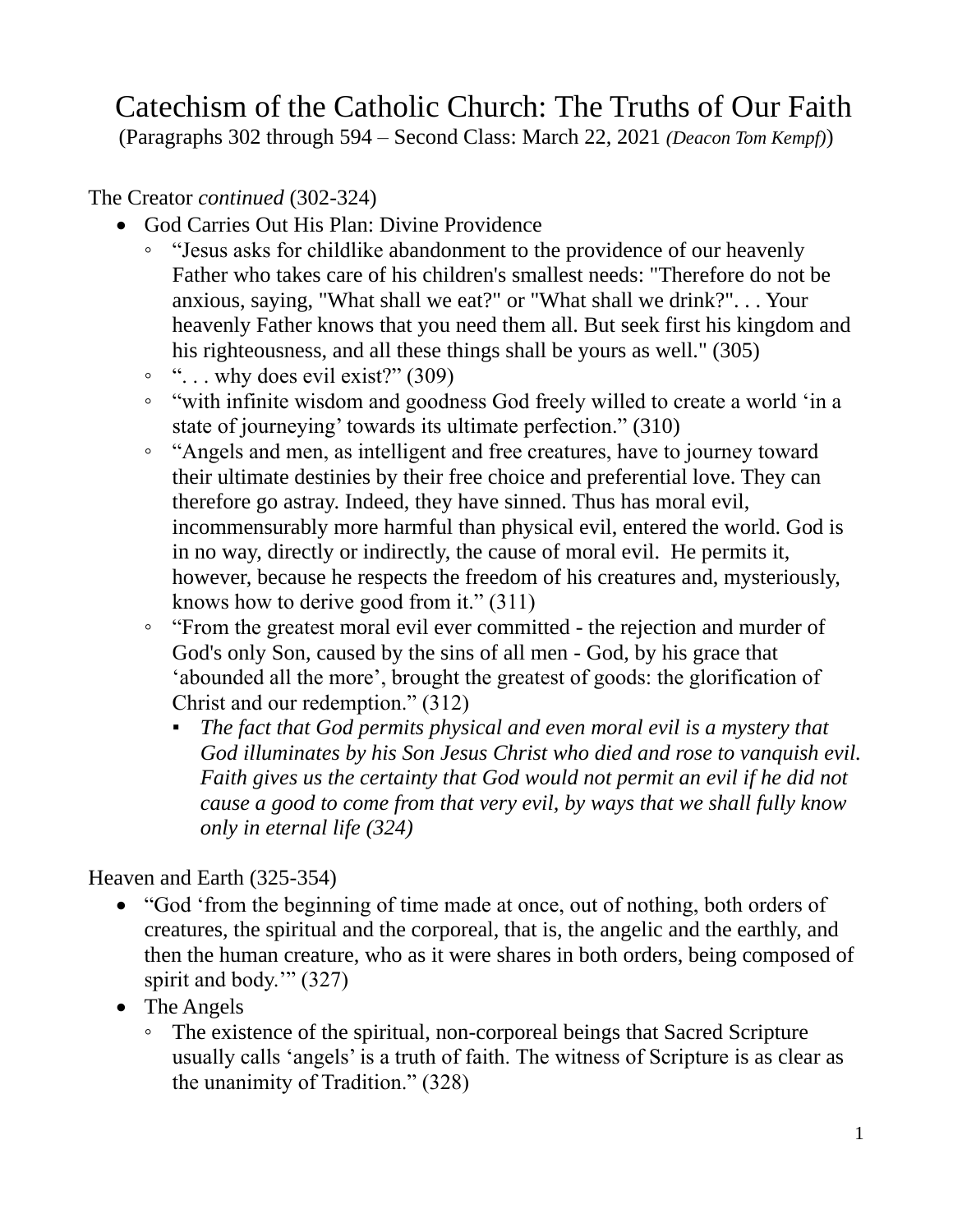- "With their whole beings the angels are servants and messengers of God." (329)
- "As purely spiritual creatures angels have intelligence and will: they are personal and immortal creatures, surpassing in perfection all visible creatures, as the splendour of their glory bears witness." (330)
- "The whole life of the Church benefits from the mysterious and powerful help of angels." (334)
- "From infancy to death human life is surrounded by their watchful care and intercession. 'Beside each believer stands an angel as protector and shepherd leading him to life.'" (336)
- The Visible World
	- "Nothing exists that does not owe its existence to God the Creator. The world began when God's word drew it out of nothingness." (338)
	- "Each creature possesses its own particular goodness and perfection." (339)
	- "Creatures exist only in dependence on each other, to complete each other, in the service of each other." (340)
	- "The beauty of the universe: the order and harmony of the created world results from the diversity of beings and from the relationships which exist among them. . . The beauty of creation reflects the infinite beauty of the Creator and ought to inspire the respect and submission of man's intellect and will." (341)
	- "The hierarchy of creatures is expressed by the order of the "six days", from the less perfect to the more perfect" (342) "Man is the summit of the Creator's work." (343)
	- "The sabbath the end of the work of the six days, the sacred text says that 'on the seventh day God finished his work which he had done', that the 'heavens and the earth were finished', and that God 'rested' on this day and sanctified and blessed it." (345)
	- "In creation God laid a foundation and established laws that remain firm, on which the believer can rely with confidence, for they are the sign and pledge of the unshakeable faithfulness of God's covenant. For his part man must remain faithful to this foundation, and respect the laws which the Creator has written into it."  $(346)$
	- "Creation was fashioned with a view to the sabbath and therefore for the worship and adoration of God. Worship is inscribed in the order of creation. As the rule of St. Benedict says, nothing should take precedence over 'the work of God', that is, solemn worship. This indicates the right order of human concerns." (347)
	- "The sabbath is at the heart of Israel's law. To keep the commandments is to correspond to the wisdom and the will of God as expressed in his work of creation." (348)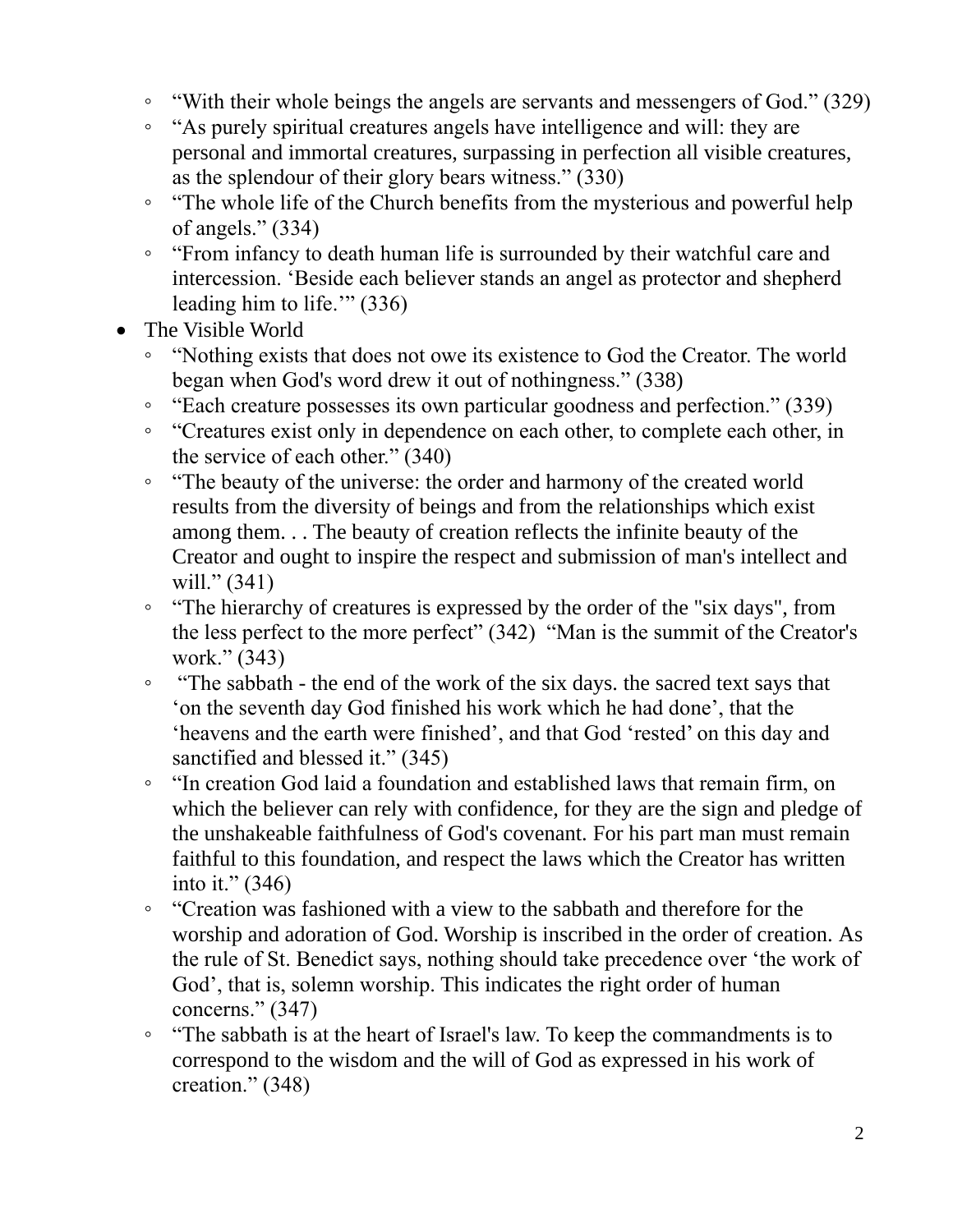◦ "The eighth day. But for us a new day has dawned: the day of Christ's Resurrection. The seventh day completes the first creation. The eighth day begins the new creation. Thus, the work of creation culminates in the greater work of redemption. The first creation finds its meaning and its summit in the new creation in Christ, the splendor of which surpasses that of the first creation." (349)

# Man (355-384)

- "God created man in his own image, in the image of God he created him, male and female he created them." Man occupies a unique place in creation: (I) he is 'in the image of God'; (II) in his own nature he unites the spiritual and material worlds; (III) he is created 'male and female'; (IV) God established him in his friendship." (355)
- "In the Image of God"
	- "Of all visible creatures only man is 'able to know and love his creator. He is 'the only creature on earth that God has willed for its own sake', and he alone is called to share, by knowledge and love, in God's own life. It was for this end that he was created, and this is the fundamental reason for his dignity." (356)
	- "Being in the image of God the human individual possesses the dignity of a person, who is not just something, but someone" (357)
	- "God created everything for man, but man in turn was created to serve and love God and to offer all creation back to him." (358)
	- "Because of its common origin the human race forms a unity, for 'from one ancestor (God) made all nations to inhabit the whole earth'" (360)
	- ". . . all men are truly brethren." (361)
- "Body and Soul but Truly One"
	- "In Sacred Scripture the term 'soul' often refers to human life or the entire human person. But 'soul' also refers to the innermost aspect of man, that which is of greatest value in him, that by which he is most especially in God's image: 'soul' signifies the spiritual principle in man." (363)
	- "The Church teaches that every spiritual soul is created immediately by God it is not 'produced' by the parents - and also that it is immortal: it does not perish when it separates from the body at death, and it will be reunited with the body at the final Resurrection." (366)
	- ". . . from creation man is ordered to a supernatural end." (367)
- "Male and Female He Created Them."
	- "Man and woman have been created, which is to say, willed by God: on the one hand, in perfect equality as human persons; on the other, in their respective beings as man and woman." (369) Equal in dignity, but not the same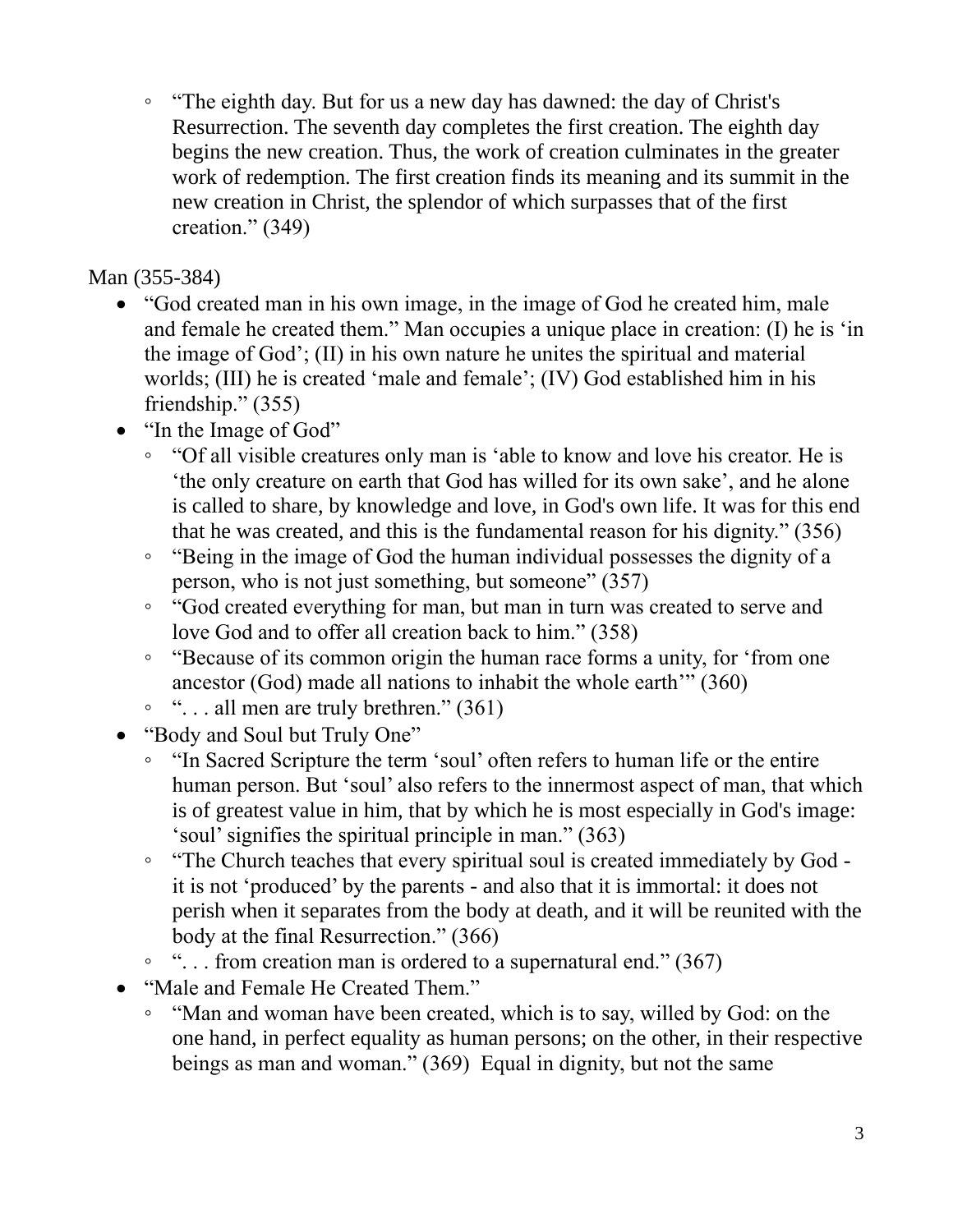- "God is neither man nor woman, God is pure spirit." (370)
- "God created man and woman together and willed each for the other." (371)
- "Man and woman were made 'for each other' not that God left them halfmade and incomplete: he created them to be a communion of persons, in which each can be 'helpmate' to the other, for they are equal as persons ('bone of my bones. . .') and complementary as masculine and feminine. In marriage God unites them in such a way that, by forming 'one flesh', they can transmit human life: 'Be fruitful and multiply, and fill the earth.' By transmitting human life to their descendants, man and woman as spouses and parents co-operate in a unique way in the Creator's work." (372)
- Man in Paradise
	- "As long as he remained in the divine intimacy, man would not have to suffer or die. The inner harmony of the human person, the harmony between man and woman, and finally the harmony between the first couple and all creation, comprised the state called 'original justice'" (376)

# The Fall (385-421)

- Where Sin Abounded, Grace Abounded All the More
	- "Only in the knowledge of God's plan for man can we grasp that sin is an abuse of the freedom that God gives to created persons so that they are capable of loving him and loving one another" (387)
	- "The doctrine of original sin is, so to speak, the 'reverse side' of the Good News that Jesus is the Saviour of all men, that all need salvation and that salvation is offered to all through Christ. The Church, which has the mind of Christ, knows very well that we cannot tamper with the revelation of original sin without undermining the mystery of Christ" (389)
	- "The account of the fall in Genesis 3 uses figurative language, but affirms a primeval event, a deed that took place at the beginning of the history of man. Revelation gives us the certainty of faith that the whole of human history is marked by the original fault freely committed by our first parents" (390)
- The Fall of the Angels
	- "Behind the disobedient choice of our first parents lurks a seductive voice, opposed to God, which makes them fall into death out of envy. Scripture and the Church's Tradition see in this being a fallen angel, called 'Satan' or the 'devil'. The Church teaches that Satan was at first a good angel, made by God: 'The devil and the other demons were indeed created naturally good by God, but they became evil by their own doing." (391)
	- "There is no repentance for the angels after their fall, just as there is no repentance for men after death." (393)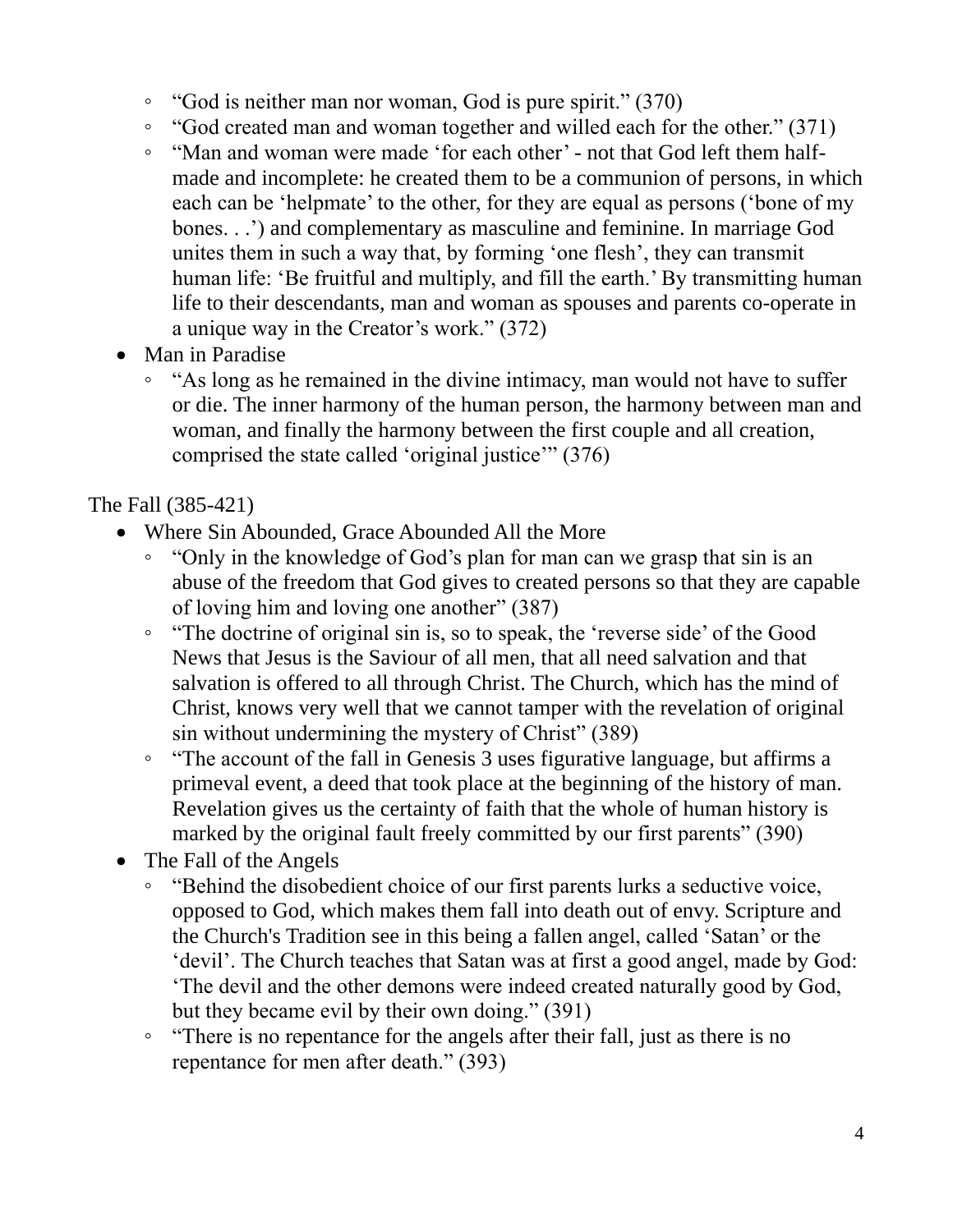- "It is a great mystery that providence should permit diabolical activity, but 'we know that in everything God works for good with those who love him.'" (395)
- Original Sin
	- "Man is dependent on his Creator, and subject to the laws of creation and to the moral norms that govern the use of freedom." (396)
	- "All subsequent sin would be disobedience toward God and lack of trust in his goodness." (397)
	- "In that sin man preferred himself to God and by that very act scorned him." (398)
	- ". . . the control of the soul's spiritual faculties over the body is shattered; the union of man and woman becomes subject to tensions, their relations henceforth marked by lust and domination. . . . Death makes its entrance into human history." (400)
	- ". . . Because of this certainty of faith, the Church baptizes for the remission of sins even tiny infants who have not committed personal sin." (403)
	- "the transmission of original sin is a mystery that we cannot fully understand. . . It is a sin which will be transmitted by propagation to all mankind, that is, by the transmission of a human nature deprived of original holiness and justice. And that is why original sin is called 'sin' only in an analogical sense: it is a sin 'contracted' and not 'committed' - a state and not an act"  $(404)$
	- "Although it is proper to each individual, original sin does not have the character of a personal fault in any of Adam's descendants. It is a deprivation of original holiness and justice. . . Baptism, by imparting the life of Christ's grace, erases original sin and turns a man back towards God, but the consequences for nature, weakened and inclined to evil, persist in man and summon him to spiritual battle." The inclination to evil is called "concupiscence" (405)
	- "Ignorance of the fact that man has a wounded nature inclined to evil gives rise to serious errors in the areas of education, politics, social action and morals." (407)
	- "The whole of man's history has been the story of dour combat with the powers of evil, stretching, so our Lord tells us, from the very dawn of history until the last day. Finding himself in the midst of the battlefield man has to struggle to do what is right, and it is at great cost to himself, and aided by God's grace, that he succeeds in achieving his own inner integrity." (409)
- "You Did Not Abandon Him to the Power of Death"
	- "After his fall, man was not abandoned by God. On the contrary, God calls him and in a mysterious way heralds the coming victory over evil and his restoration from his fall. This passage in Genesis (3:9, 15) is called the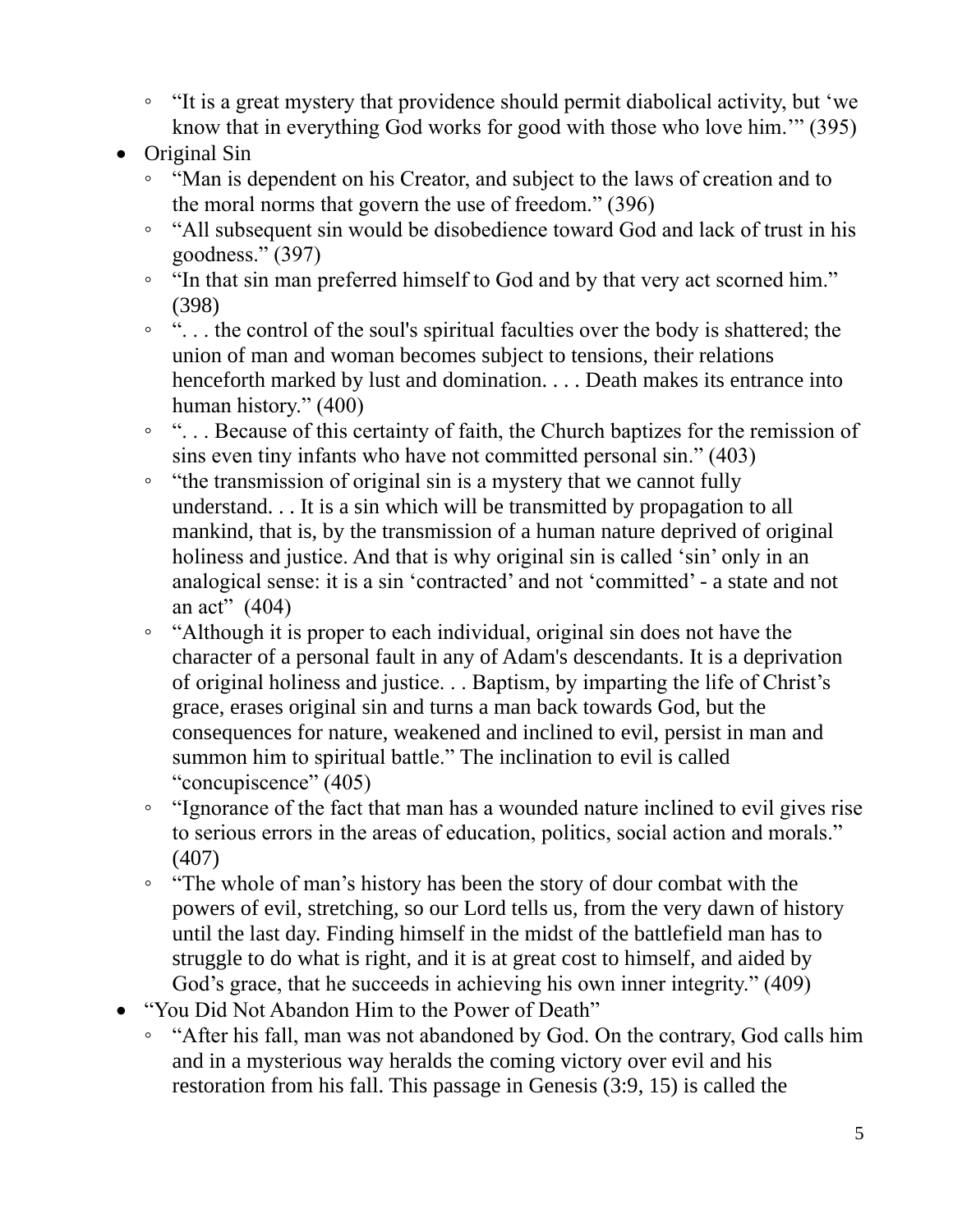Protoevangelium ('first gospel'): the first announcement of the Messiah and Redeemer, of a battle between the serpent and the Woman, and of the final victory of a descendant of hers." (410)

◦ "The Christian tradition sees in this passage an announcement of the 'New Adam' who, because he 'became obedient unto death, even death on a cross', makes amends superabundantly for the disobedience, of Adam. Furthermore many Fathers and Doctors of the Church have seen the woman announced in the Protoevangelium as Mary, the mother of Christ, the 'new Eve'. Mary benefited first of all and uniquely from Christ's victory over sin: she was preserved from all stain of original sin and by a special grace of God committed no sin of any kind during her whole earthly life" (411)

◦ "God permits evil in order to draw forth some greater good." (412)

#### **CHAPTER TWO: I BELIEVE IN JESUS CHRIST, THE ONLY SON OF GOD (422-429)**

- "But when the time had fully come, God sent forth his Son, born of a woman, born under the law, to redeem those who were under the law, so that we might receive adoption as sons." (422)
- "The transmission of the Christian faith consists primarily in proclaiming Jesus Christ in order to lead others to faith in him." (425)
- "At the heart of cate chess we find, in essence, a Person, the Person of Jesus of Nazareth, the only Son from the Father. . .who suffered and died for us and who now, after rising, is living with us forever.' To catechize is 'to reveal in the Person of Christ the whole of God's eternal design reaching fulfilment in that Person. It is to seek to understand the meaning of Christ's actions and words and of the signs worked by him.' Catechesis aims at putting 'people . . . in communion . . . with Jesus Christ: only he can lead us to the love of the Father in the Spirit and make us share in the life of the Holy Trinity.'" (426)
- "In cate chessis 'Christ, the Incarnate Word and Son of God,... is taught everything else is taught with reference to him - and it is Christ alone who teaches - anyone else teaches to the extent that he is Christ's spokesman, enabling Christ to teach with his lips. . . Every catechist should be able to apply to himself the mysterious words of Jesus: 'My teaching is not mine, but his who sent me.'" (427)
- "Whoever is called 'to teach Christ' must first seek 'the surpassing worth of knowing Christ Jesus'; he must suffer 'the loss of all things. . .' in order to 'gain Christ and be found in him', and 'to know him and the power of his resurrection, and (to) share his sufferings, becoming like him in his death, that if possible (he) may attain the resurrection from the dead.'" (428)
- "From this loving knowledge of Christ springs the desire to proclaim him, to 'evangelize', and to lead others to the 'yes' of faith in Jesus Christ." (429)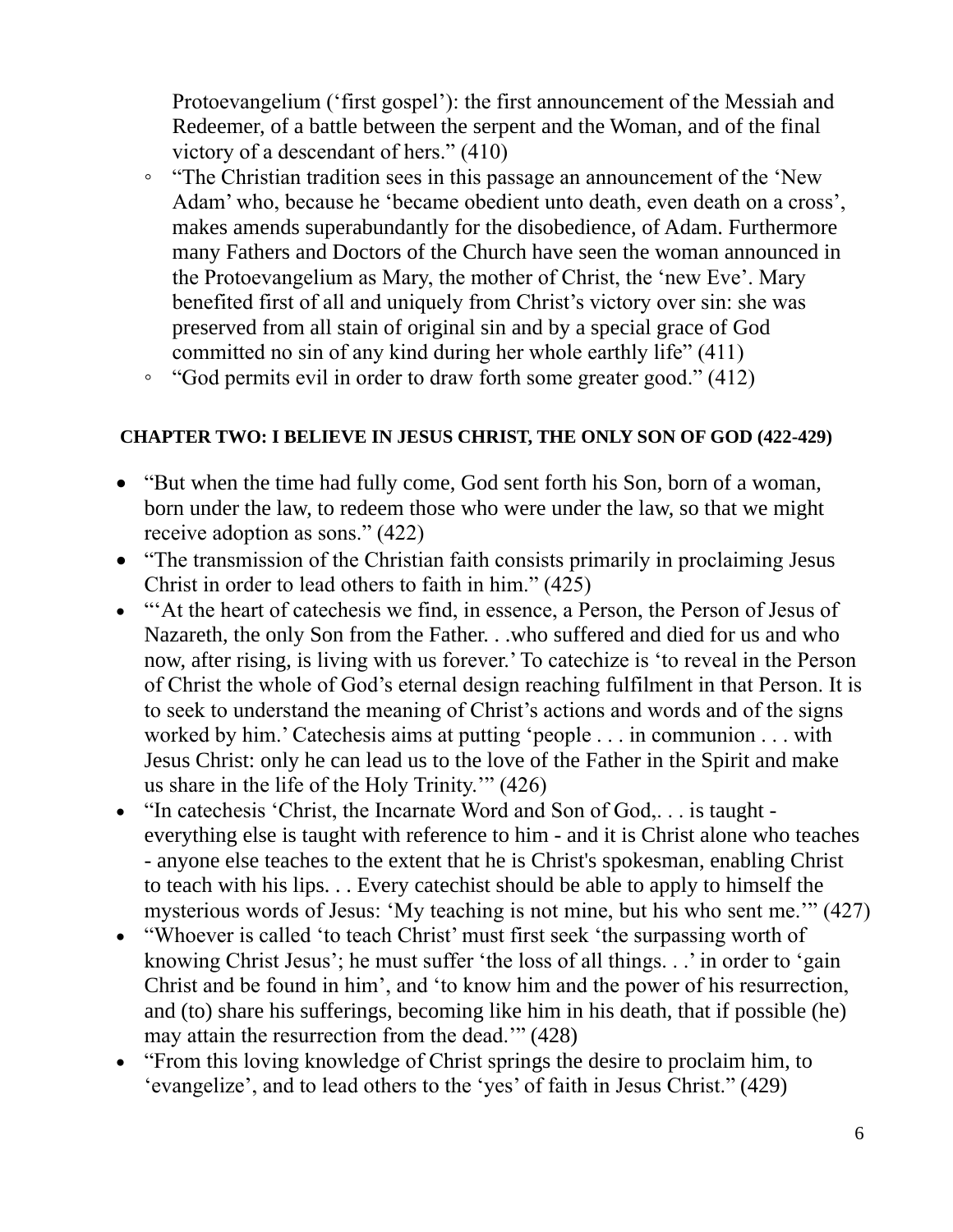# Article 2 "AND IN JESUS CHRIST, HIS ONLY SON, OUR LORD" (430-455)

- Jesus
	- "Jesus means in Hebrew: 'God saves.'" (430)
	- "The name of Jesus is at the heart of Christian prayer." (435)
- Christ
	- The word 'Christ' comes from the Greek translation of the Hebrew Messiah, which means 'anointed.' . . . Jesus fulfilled the messianic hope of Israel in his threefold office of priest, prophet and king." (436)
- The Only Son of God
	- "Simon Peter, when he confesses Jesus as 'the Christ, the Son of the living God', Jesus responds solemnly: 'Flesh and blood has not revealed this to you, but my Father who is in heaven'... in the synagogues immediately [Paul] proclaimed Jesus, saying, 'He is the Son of God.' From the beginning this acknowledgment of Christ's divine sonship will be the center of the apostolic faith, first professed by Peter as the Church's foundation." (442)
- Lord
	- "By attributing to Jesus the divine title 'Lord', the first confessions of the Church's faith affirm from the beginning that the power, honour and glory due to God the Father are due also to Jesus, because 'he was in the form of God', and the Father manifested the sovereignty of Jesus by raising him from the dead and exalting him into his glory." (449)

## Article 3 "HE WAS CONCEIVED BY THE POWER OF THE HOLY SPIRIT, AND WAS BORN OF THE VIRGIN MARY" (456-570)

The Son of God Became Man (456-483)

- Why Did the Word Become Flesh?
	- "The Word became flesh for us in order to save us by reconciling us with God, who 'loved us and sent his Son to be the expiation for our sins.'" (457)
	- "The Word became flesh so that thus we might know God's love." (458)
	- "The Word became flesh to be our model of holiness." (459)
	- "The Word became flesh to make us 'partakers of the divine nature.'" (460)
- The Incarnation
	- "Taking up St. John's expression, 'The Word became flesh', The Church calls 'Incarnation' the fact that the Son of God assumed a human nature in order to accomplish our salvation in it." (461)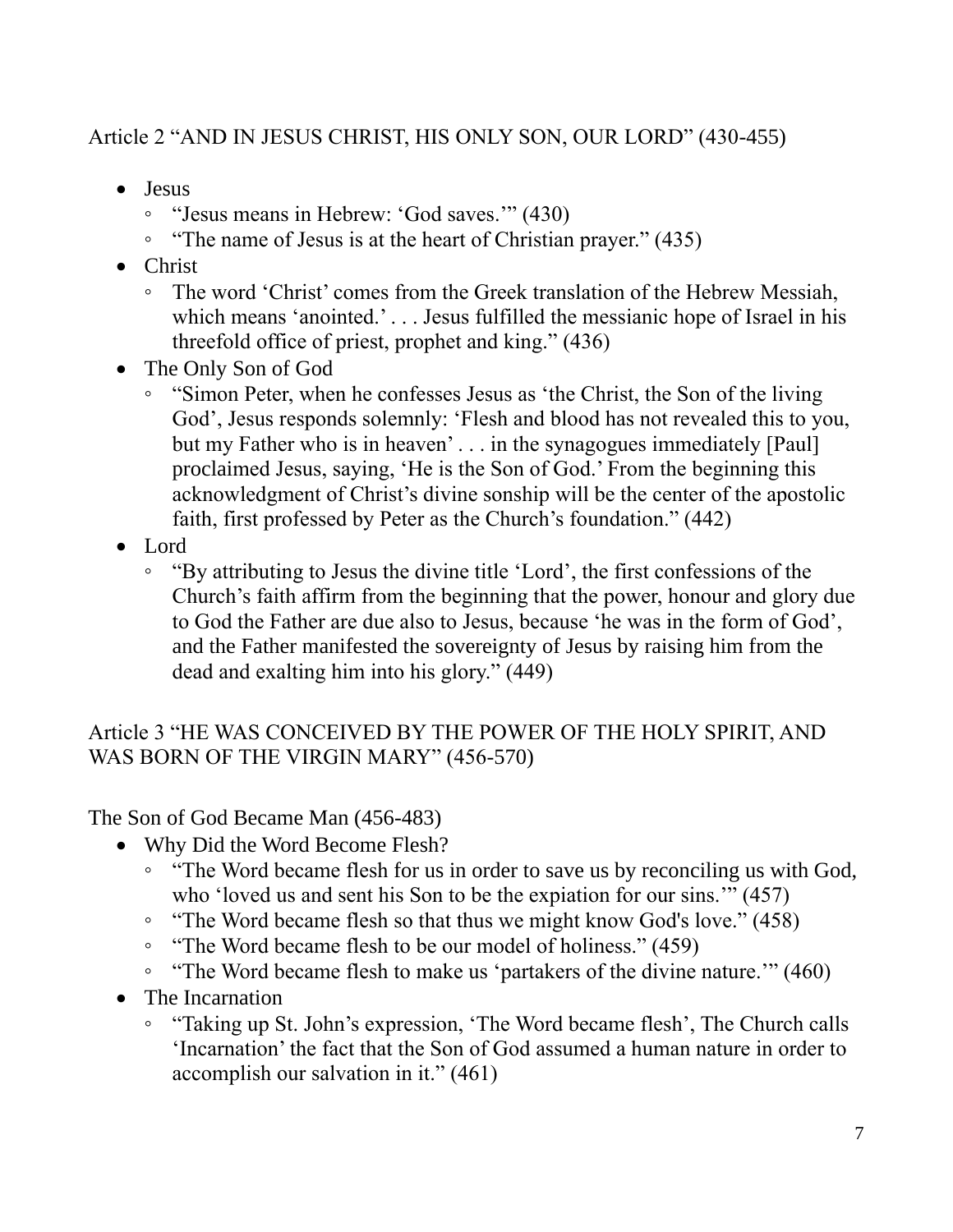- True God and True Man
	- "The unique and altogether singular event of the Incarnation of the Son of God does not mean that Jesus Christ is part God and part man, nor does it imply that he is the result of a confused mixture of the divine and the human. He became truly man while remaining truly God. Jesus Christ is true God and true man. During the first centuries, the Church had to defend and clarify this truth of faith against the heresies that falsified it." (464)
	- Heresies (Top 10 Heresies in the History of Christianity J. Patrick Hornbeck II, D.Phil., assistant professor of theology and medieval studies at Fordham University)
		- $\blacksquare$  Arian heresy this heresy holds that Jesus, while the son of God, is neither eternal nor as fully divine as God the father.
		- Marcionite heresy the vengeful, angry God they found in the Hebrew Bible was an evil tyrant, separate from—and inferior to—the loving, forgiving God of the New Testament. Like many of their contemporaries, they perceived the world as a battleground between the forces of good and evil.
		- Donatist heresy They declared that baptism and other sacraments administered by so-called "traditores"—Christians who had willingly repudiated their faith in the face of persecution from the Roman Empire were invalid.
		- Docetist heresy the Son of God never fully took on human flesh and that the body of Jesus was an illusion, just as Zeus in Greek mythology took the form of a bull to seduce Europa. Jesus, therefore, never physically died on the cross.
		- Nestorian heresy the human and divine persons of Jesus remained separate; thus for them "Jesus Christ" and "the Son of God" are not quite one and the same.
		- Pelagian heresy Christians could earn their way into Heaven by doing good deeds, without the need of divine grace.
- How Is the Son of God Man?
	- "Because 'human nature was assumed, not absorbed', in the mysterious union of the Incarnation, the Church was led over the course of centuries to confess the full reality of Christ's human soul, with its operations of intellect and will, and of his human body. In parallel fashion, she had to recall on each occasion that Christ's human nature belongs, as his own, to the divine person of the Son of God, who assumed it. Everything that Christ is and does in this nature derives from 'one of the Trinity.' The Son of God therefore communicates to his humanity his own personal mode of existence in the Trinity. In his soul as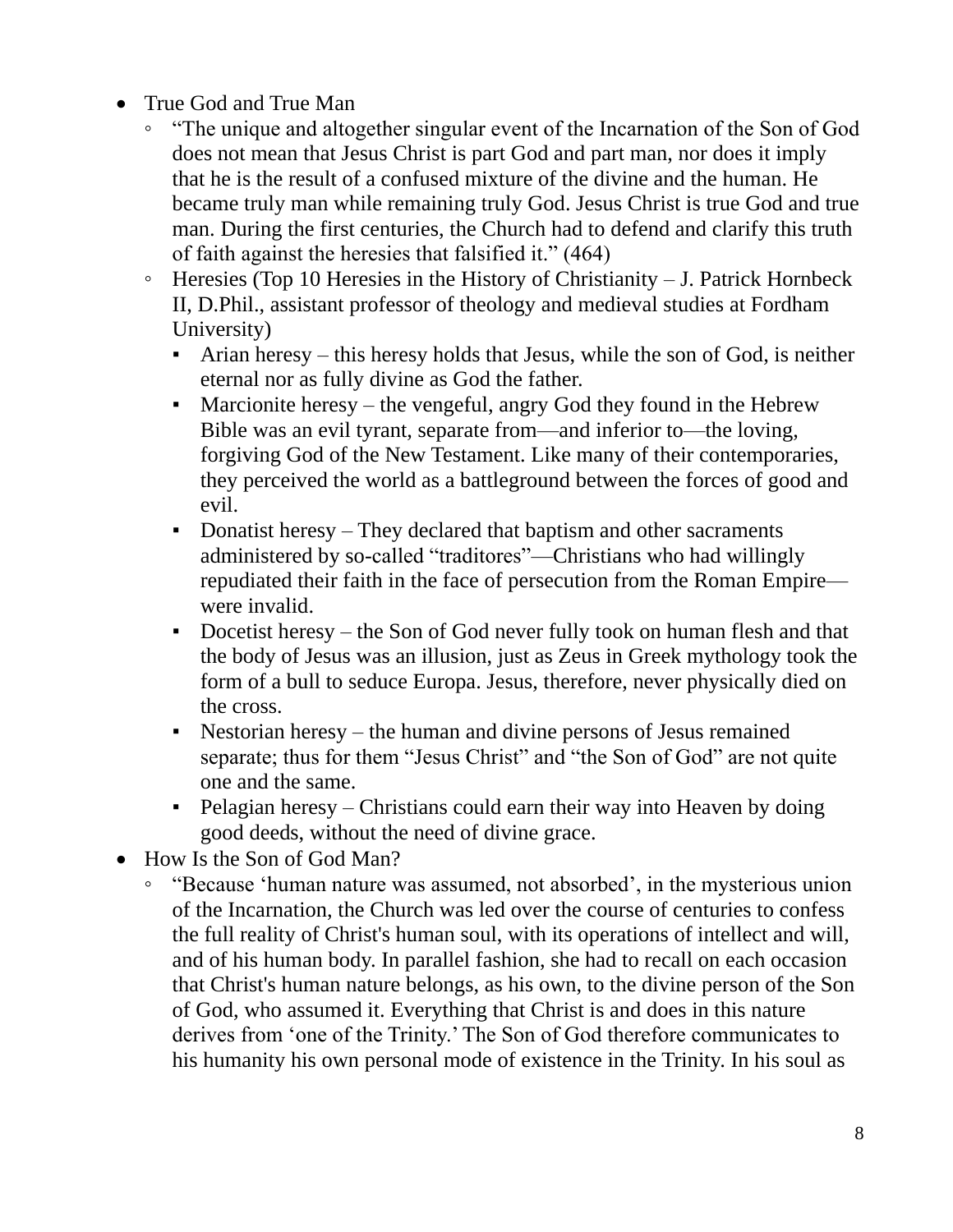in his body, Christ thus expresses humanly the divine ways of the Trinity." (470)

◦ "Similarly, at the sixth ecumenical council, Constantinople III in 681, the Church confessed that Christ possesses two wills and two natural operations, divine and human. They are not opposed to each other, but co-operate in such a way that the Word made flesh willed humanly in obedience to his Father all that he had decided divinely with the Father and the Holy Spirit for our salvation. Christ's human will 'does not resist or oppose but rather submits to his divine and almighty will." (475)

"Conceived by the Power of the Holy Spirit and Born of the Virgin Mary" (484-511)

- Conceived by the Power of the Holy Spirit
	- "The Annunciation to Mary inaugurates 'the fullness of time', the time of the fulfilment of God's promises and preparations. Mary was invited to conceive him in whom the 'whole fullness of deity' would dwell 'bodily'. The divine response to her question, 'How can this be, since I know not man?', was given by the power of the Spirit: 'The Holy Spirit will come upon you.'" (484)
- ... Born of the Virgin Mary
	- "What the Catholic faith believes about Mary is based on what it believes about Christ, and what it teaches about Mary illumines in turn its faith in Christ." (487)
	- "Throughout the Old Covenant the mission of many holy women prepared for that of Mary" Eve; Sarah; Deborah; Ruth; Judith and Esther; and many other women. Mary "stands out among the poor and humble of the Lord, who confidently hope for and receive salvation from him." (489)
	- "Through the centuries the Church has become ever more aware that Mary, 'full of grace' through God, was redeemed from the moment of her conception. That is what the dogma of the Immaculate Conception confesses, as Pope Pius IX proclaimed in 1854:

*The most Blessed Virgin Mary was, from the first moment of her conception, by a singular grace and privilege of almighty God and by virtue of the merits of Jesus Christ, Saviour of the human race, preserved immune from all stain of original sin* (491)

- "By the grace of God Mary remained free of every personal sin her whole life long. 'Let it be done to me according to your word...'" (493)
- "'Behold, I am the handmaid of the Lord; let it be [done] to me according to your word' . . . Espousing the divine will for salvation wholeheartedly, without a single sin to restrain her, she gave herself entirely to the person and to the work of her Son; she did so in order to serve the mystery of redemption with him and dependent on him, by God's grace." (494)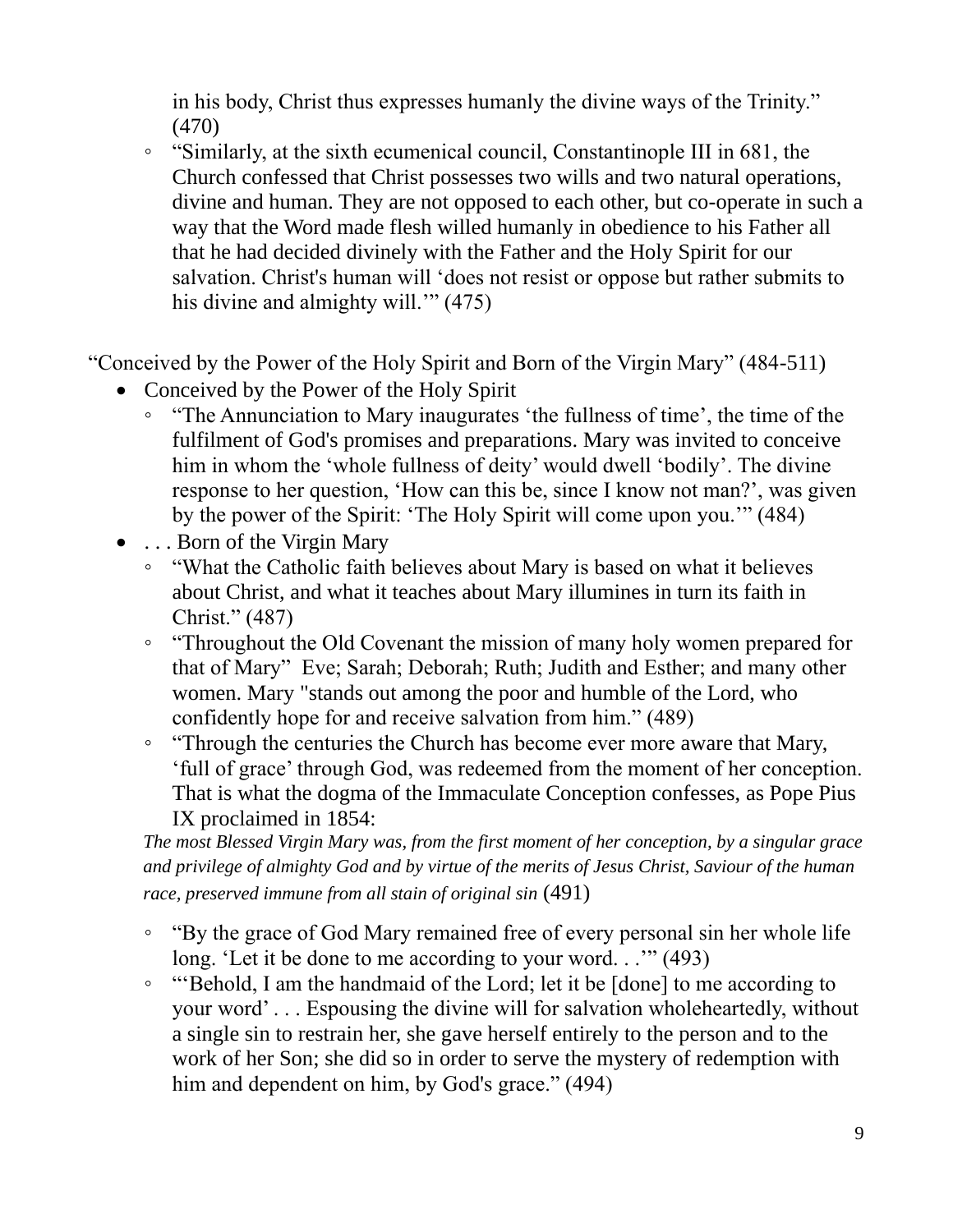- "the Church confesses that Mary is truly 'Mother of God.'" (495)
- "The Gospel accounts understand the virginal conception of Jesus as a divine work that surpasses all human understanding and possibility: 'That which is conceived in her is of the Holy Spirit', said the angel to Joseph about Mary his fiancee. The Church sees here the fulfilment of the divine promise given through the prophet Isaiah: 'Behold, a virgin shall conceive and bear a son.'" (497)
- "The Bible mentions brothers and sisters of Jesus . . . They are close relations of Jesus, according to an Old Testament expression." (500)
- "Mary is a virgin because her virginity is the sign of her faith 'unadulterated by any doubt', and of her undivided gift of herself to God's will. It is her faith that enables her to become the mother of the Saviour." (506)

The Mysteries of Christ's Life (512-570)

- Christ's Whole Life is a Mystery
	- "What is written in the Gospels was set down there 'so that you may believe that Jesus is the Christ, the Son of God, and that believing you may have life in his name."  $(514)$
	- "His deeds, miracles and words all revealed that 'in him the whole fullness of deity dwells bodily.' . . .what was visible in his earthly life leads to the invisible mystery of his divine sonship and redemptive mission." (515)
	- "In all of his life Jesus presents himself as our model. He is 'the perfect man', who invites us to become his disciples and follow him. In humbling himself, he has given us an example to imitate, through his prayer he draws us to pray, and by his poverty he calls us to accept freely the privation and persecutions that may come our way." (520)
- The Mysteries of Jesus' Infancy and Hidden Life
	- "The coming of God's Son to earth is an event of such immensity that God willed to prepare for it over centuries." (522)
	- "To become a child in relation to God is the condition for entering the kingdom." (526)
- The Mysteries of Jesus' Public Life
	- "The baptism of Jesus is on his part the acceptance and inauguration of his mission as God's suffering Servant." (536)
	- "Through Baptism the Christian is sacramentally assimilated to Jesus, who in his own baptism anticipates his death and resurrection. The Christian must enter into this mystery of humble self-abasement and repentance, go down into the water with Jesus in order to rise with him, be reborn of water and the Spirit so as to become the Father's beloved son in the Son and 'walk in newness of life."  $(537)$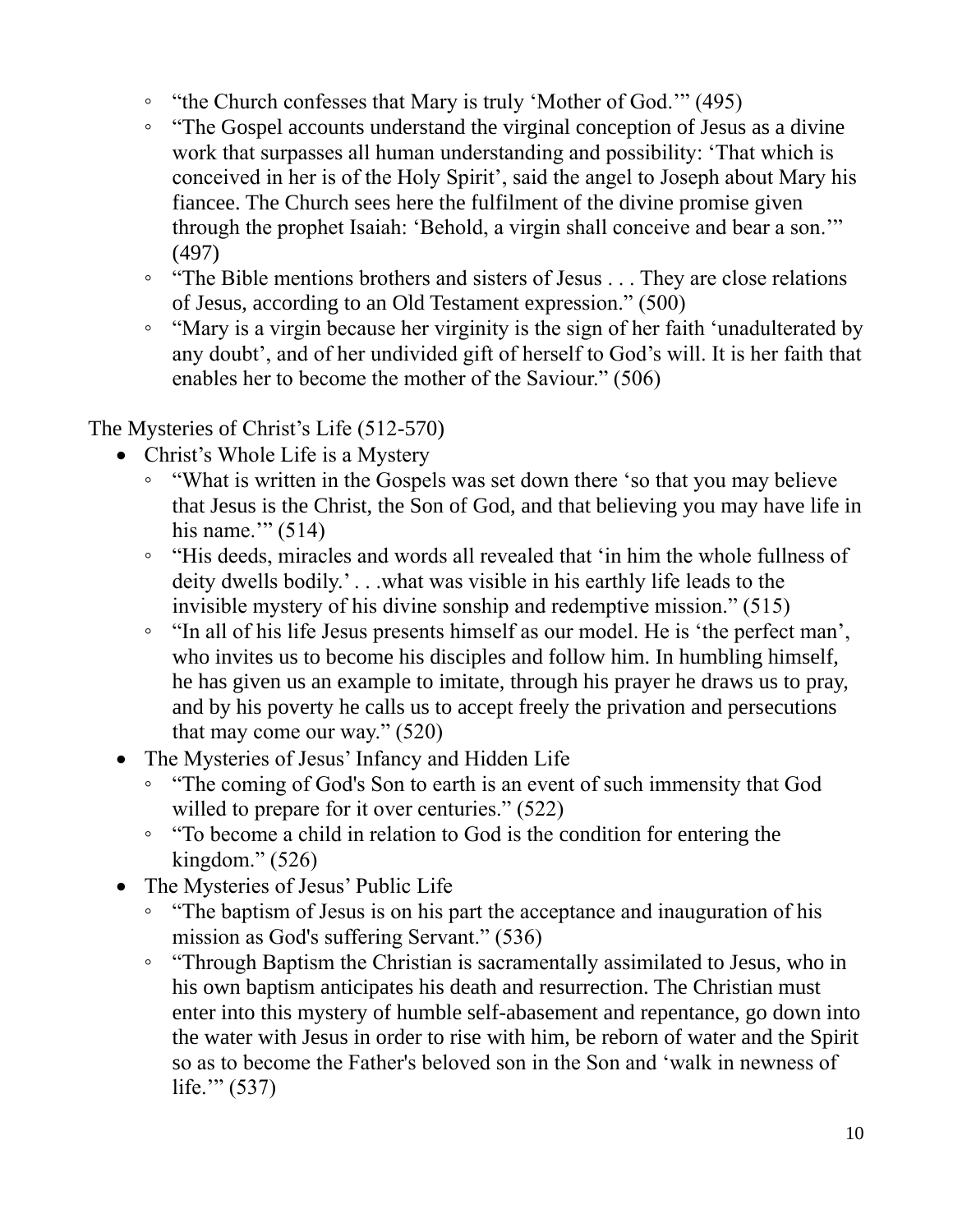- "Now after John was arrested, Jesus came into Galilee, preaching the gospel of God, and saying: 'The time is fulfilled, and the kingdom of God is at hand: repent, and believe in the gospel.'" (541)
- "Everyone is called to enter the kingdom. To enter it, one must first accept Jesus' word: 'The word of the Lord is compared to a seed which is sown in a field; those who hear it with faith and are numbered among the little flock of Christ have truly received the kingdom. Then, by its own power, the seed sprouts and grows until the harvest." (543)
- "The kingdom belongs to the poor and lowly, which means those who have accepted it with humble hearts." (544)
- "Jesus invites sinners to the table of the kingdom: 'I came not to call the righteous, but sinners.' He invites them to that conversion without which one cannot enter the kingdom, but shows them in word and deed his Father's boundless mercy for them and the vast 'joy in heaven over one sinner who repents."  $(545)$
- "By freeing some individuals from the earthly evils of hunger, injustice, illness and death, Jesus performed messianic signs. Nevertheless he did not come to abolish all evils here below, but to free men from the gravest slavery, sin, which thwarts them in their vocation as God's sons and causes all forms of human bondage." (549)
- "Simon Peter holds the first place in the college of the Twelve; Jesus entrusted a unique mission to him. Through a revelation from the Father, Peter had confessed: 'You are the Christ, the Son of the living God.' Our Lord then declared to him: 'You are Peter, and on this rock I will build my Church, and the gates of Hades will not prevail against it.' Christ, the 'living Stone', thus assures his Church, built on Peter, of victory over the powers of death. Because of the faith he confessed Peter will remain the unshakeable rock of the Church. His mission will be to keep this faith from every lapse and to strengthen his brothers in it."  $(552)$
- "The 'power of the keys' designates authority to govern the house of God, which is the Church. . . The power to 'bind and loose' connotes the authority to absolve sins, to pronounce doctrinal judgements, and to make disciplinary decisions in the Church." (553)
- ". . . From now on we share in the Lord's Resurrection through the Spirit who acts in the sacraments of the Body of Christ. The Transfiguration gives us a foretaste of Christ's glorious coming, when he 'will change our lowly body to be like his glorious body.' But it also recalls that 'it is through many persecutions that we must enter the kingdom of God.'" (556)